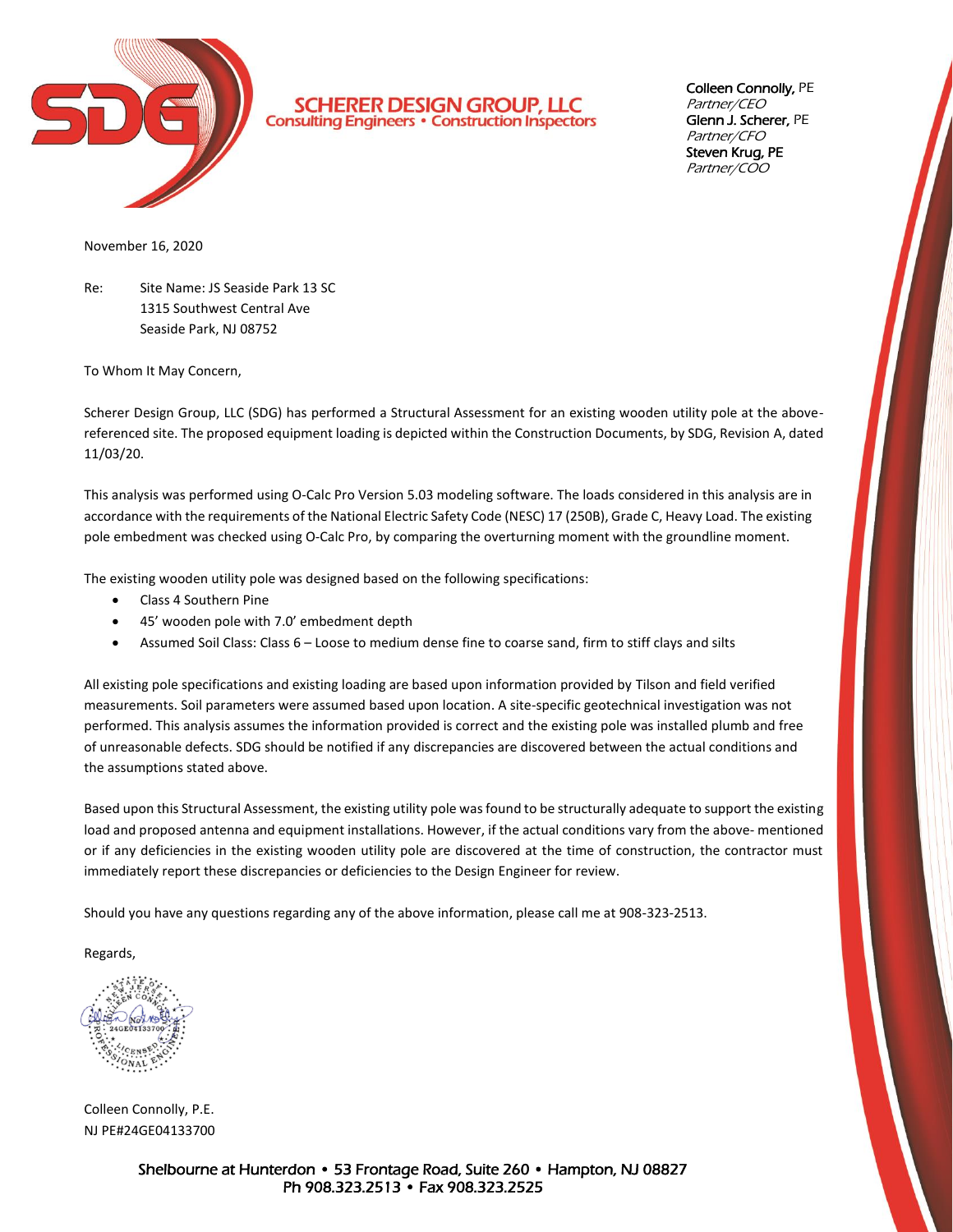## Pole ID:(250B) JS Seaside Park <sup>13</sup> SC.pplx **O-Calc® Pro** *Analysis Report* Monday, November 16, <sup>2020</sup> 5:00 PM

| Pole Num:  | JS Seaside Park 13 SC Pole Length / Class: |                                      |                          |                                 | <b>45/4 Code:</b>              |                           | <b>NESC</b> Structure Type:      | <b>Junction</b> |
|------------|--------------------------------------------|--------------------------------------|--------------------------|---------------------------------|--------------------------------|---------------------------|----------------------------------|-----------------|
| Aux Data 1 |                                            | <b>Unset</b> Species:                |                          | <b>SOUTHERN PINE</b> NESC Rule: |                                | <b>Rule 250B</b> Status   |                                  | <b>Unguyed</b>  |
| Aux Data 2 |                                            | <b>Unset</b> Setting Depth (ft):     |                          |                                 | 7.00 Construction Grade:       |                           | C Pole Strength Factor:          | 0.85            |
| Aux Data 3 |                                            | <b>Unset</b> G/L Circumference (in): |                          |                                 | 34.64 Loading District:        |                           | <b>Heavy</b> Transverse Wind LF: | 1.75            |
| Aux Data 4 |                                            | <b>Unset</b> G/L Fiber Stress (psi): |                          |                                 | 8,000 Ice Thickness (in):      |                           | <b>0.50</b> Wire Tension LF:     | 1.30            |
| Aux Data 5 |                                            | <b>Unset</b> Allowable Stress (psi): |                          |                                 | 6,800 Wind Speed (mph):        |                           | 39.53 Vertical LF:               | 1.90            |
| Aux Data 6 |                                            | <b>Unset</b> Fiber Stress Ht. Reduc: |                          |                                 | <b>No</b> Wind Pressure (psf): | 4.00                      |                                  |                 |
| Latitude:  |                                            |                                      | 39.922590 Deg Longitude: |                                 |                                | -74.078651 Deg Elevation: |                                  | 0 Feet          |

|                                      | Pole Capacity Utilization (%) |        | Height<br>(f <sup>t</sup> ) | <b>Wind Angle</b><br>(deg) |
|--------------------------------------|-------------------------------|--------|-----------------------------|----------------------------|
|                                      | Maximum                       | 63.2   | 0.0                         | 301.2                      |
|                                      | Groundline                    | 63.2   | 0.0                         | 301.2                      |
|                                      | Vertical                      | 10.6   | 20.8                        | 301.2                      |
|                                      |                               |        |                             |                            |
|                                      |                               |        |                             |                            |
| <b>Family</b>                        | <b>Pole Moments (ft-lb)</b>   |        | <b>Load Angle</b><br>(deg)  | <b>Wind Angle</b><br>(deg) |
|                                      | Max Cap Util                  | 46,794 | 289.8                       | 301.2                      |
| $\equiv$<br>$\overline{\phantom{a}}$ | Groundline                    | 46,794 | 289.8                       | 301.2                      |
| $\sim$                               | <b>GL Allowable</b>           | 74,585 |                             |                            |
| $75 - 41$                            | Overturn                      | 48,478 |                             |                            |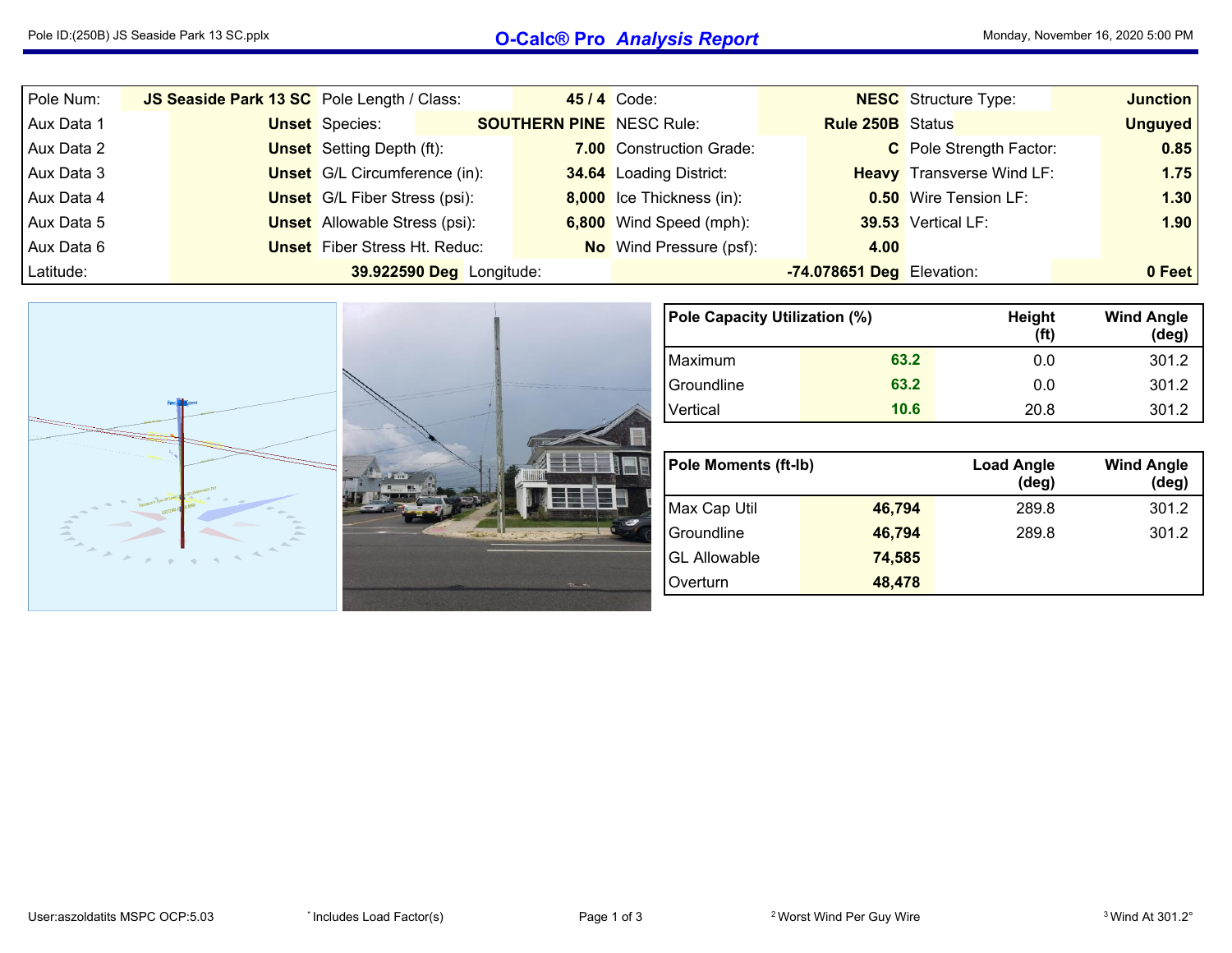## Pole ID:(250B) JS Seaside Park <sup>13</sup> SC.pplx **O-Calc® Pro** *Analysis Report* Monday, November 16, <sup>2020</sup> 5:00 PM

| Groundline Load Summary - Reporting Angle Mode: Load - Reporting Angle: 289.8° |                                |                                  |                                              |                                           |                                   |                                              |                                  |                                           |                                        |                                    |
|--------------------------------------------------------------------------------|--------------------------------|----------------------------------|----------------------------------------------|-------------------------------------------|-----------------------------------|----------------------------------------------|----------------------------------|-------------------------------------------|----------------------------------------|------------------------------------|
|                                                                                | <b>Shear</b><br>Load*<br>(Ibs) | <b>Applied</b><br>Load<br>$(\%)$ | <b>Bending</b><br><b>Moment</b><br>$(ft-lb)$ | <b>Applied</b><br><b>Moment</b><br>$(\%)$ | <b>Pole</b><br>Capacity<br>$(\%)$ | <b>Bending</b><br><b>Stress</b><br>(+/- psi) | <b>Vertical</b><br>Load<br>(lbs) | <b>Vertical</b><br><b>Stress</b><br>(psi) | <b>Total</b><br><b>Stress</b><br>(psi) | <b>Pole</b><br>Capacity<br>$(\% )$ |
| Powers                                                                         | 855                            | 40.7                             | 21,060                                       | 45.0                                      | 28.2                              | 1,923                                        | 541                              | 6                                         | 1,928                                  | 28.4                               |
| Comms                                                                          | 991                            | 47.2                             | 20,526                                       | 43.9                                      | 27.5                              | 1,874                                        | 321                              | 3                                         | 1,877                                  | 27.6                               |
| GenericEquipments                                                              | 61                             | 2.9                              | 1,524                                        | 3.3                                       | 2.0                               | 139                                          | 290                              | 3                                         | 142                                    | 2.1                                |
| Pole                                                                           | 192                            | 9.2                              | 3,658                                        | 7.8                                       | 4.9                               | 334                                          | 1,890                            | 20                                        | 354                                    | 5.2                                |
| Insulators                                                                     |                                | 0.0                              | 26                                           | 0.1                                       | 0.0                               |                                              | 51                               |                                           | 3                                      | 0.0                                |
| Pole Load                                                                      | 2,100                          | 100.0                            | 46,794                                       | 100.0                                     | 62.7                              | 4,272                                        | 3,093                            | 32                                        | 4,305                                  | 63.3                               |
| Pole Reserve Capacity                                                          |                                |                                  | 27,791                                       |                                           | 37.3                              | 2,528                                        |                                  |                                           | 2,495                                  | 36.7                               |

| Load Summary by Owner - Reporting Angle Mode: Load - Reporting Angle: 289.8° |                                |                                  |                                              |                                           |                                |                                                |                                  |                                    |                                        |                            |  |  |  |
|------------------------------------------------------------------------------|--------------------------------|----------------------------------|----------------------------------------------|-------------------------------------------|--------------------------------|------------------------------------------------|----------------------------------|------------------------------------|----------------------------------------|----------------------------|--|--|--|
|                                                                              | <b>Shear</b><br>Load*<br>(lbs) | <b>Applied</b><br>Load<br>$(\%)$ | <b>Bending</b><br><b>Moment</b><br>$(ft-lb)$ | <b>Applied</b><br><b>Moment</b><br>$(\%)$ | <b>Pole</b><br>Capacity<br>(%) | <b>Bending</b><br><b>Stress</b><br>$(+/-$ psi) | <b>Vertical</b><br>Load<br>(lbs) | Vertical<br><b>Stress</b><br>(psi) | <b>Total</b><br><b>Stress</b><br>(psi) | Pole<br>Capacity<br>$(\%)$ |  |  |  |
| Existing                                                                     | 805                            | 38.3                             | 17,572                                       | 37.6                                      | 23.6                           | 1,604                                          | 620                              | 6                                  | 1,611                                  | 23.7                       |  |  |  |
| Proposed                                                                     | 1,102                          | 52.5                             | 25,564                                       | 54.6                                      | 34.3                           | 2,334                                          | 583                              | 6                                  | 2,340                                  | 34.4                       |  |  |  |
| Pole                                                                         | 192                            | 9.2                              | 3,658                                        | 7.8                                       | 4.9                            | 334                                            | 1.890                            | 20                                 | 354                                    | 5.2                        |  |  |  |
| <b>Totals:</b>                                                               | 2,100                          | 100.0                            | 46,794                                       | 100.0                                     | 62.7                           | 4,272                                          | 3,093                            | 32                                 | 4,305                                  | 63.3                       |  |  |  |

## **Detailed Load Components:**

| <b>Power</b>      |              | Owner    | Height<br>(ft) | Horiz.<br><b>Offset</b><br>(in) | Cable<br><b>Diameter</b><br>(in) | Sag at<br>Max<br>Temp | Cable<br>Weight<br>(lbs/ft) | Lead/Span<br>∟ength<br>(f <sup>t</sup> ) | Span<br>Angle<br>(deg) | Wire<br>Length<br>(f <sup>t</sup> ) | <b>Tension</b><br>(Ibs) | <b>Tension</b><br>Moment*<br>$(ft-lb)$ | <b>Offset</b><br><b>Moment</b> *<br>$(ft-lb)$ | Wind<br>Moment*<br>(ft-Ib) | Moment<br>at GL*<br>$(ft-lb)$ |
|-------------------|--------------|----------|----------------|---------------------------------|----------------------------------|-----------------------|-----------------------------|------------------------------------------|------------------------|-------------------------------------|-------------------------|----------------------------------------|-----------------------------------------------|----------------------------|-------------------------------|
|                   |              |          |                |                                 |                                  | (ft)                  |                             |                                          |                        |                                     |                         |                                        |                                               |                            |                               |
| Secondary         | DUPLEX 6 AWG | Existing | 26.42          | 5.85                            | 0.5370                           | 1.26                  | 0.071                       | 97.0                                     | 90.0                   | 97.0                                | 150                     | $-4,847$                               | 11                                            | 202                        | $-4,635$                      |
| Secondary         | DUPLEX 6 AWG | Existing | 26.42          | 5.85                            | 0.5370                           | 2.81                  | 0.071                       | 178.0                                    | 270.0                  | 178.1                               | 150                     | 4,847                                  | 20                                            | 370                        | 5,238                         |
| Secondary         | DUPLEX 6 AWG | Proposed | 24.39          | 6.62                            | 0.5370                           |                       | 0.071                       | 178.0                                    | 270.0                  | 178.0                               |                         |                                        | 42                                            | 90                         | 132                           |
| Secondary         | DUPLEX 6 AWG | Existing | 25.42          | 5.91                            | 0.5370                           | 1.26                  | 0.071                       | 97.0                                     | 90.0                   | 97.0                                | 150                     | $-4.664$                               | 11                                            | 194                        | $-4,459$                      |
| Secondary         | DUPLEX 6 AWG | Existing | 25.42          | 5.91                            | 0.5370                           | 2.81                  | 0.071                       | 178.0                                    | 270.0                  | 178.1                               | 150                     | 4.664                                  | 20                                            | 356                        | 5,040                         |
| Overlashed Bundle | 6M           | Proposed | 24.42          | 6.62                            | 0.2420                           | 1.53                  | 0.104                       | 178.0                                    | 270.0                  | 178.0                               | 650                     | 19.416                                 | 45                                            | 313                        | 19.774                        |
|                   |              |          |                |                                 |                                  |                       |                             |                                          |                        |                                     | Totals:                 | 19.416                                 | 149                                           | ,525                       | 21.090                        |

| Comm              |       | Owner    | Height<br>(ft) | Horiz.<br>Offset<br>(in) | Cable<br><b>Diameter</b><br>(in) | Sag at<br>Max<br>Temp<br>(ft) | Cable<br>Weight<br>(Ibs/ft) | Lead/Span<br>Length<br>(f <sup>t</sup> ) | Span<br>Angle<br>(deg) | Wire<br>Length<br>(f <sup>t</sup> ) | Tension<br>(lbs) | Tension<br><b>Moment</b><br>$(ft-lb)$ | <b>Offset</b><br><b>Moment</b><br>(ft-Ib) | Wind<br>Moment*<br>$(ft-lb)$ | Moment<br>at GL*<br>$(ft-lb)$ |
|-------------------|-------|----------|----------------|--------------------------|----------------------------------|-------------------------------|-----------------------------|------------------------------------------|------------------------|-------------------------------------|------------------|---------------------------------------|-------------------------------------------|------------------------------|-------------------------------|
| Overlashed Bundle | 6M    | Proposed | 18.00          | 6.98                     | 0.2420                           | 1.41                          | 0.104                       | 98.0                                     | 355.0                  | 98.C                                | 350              | 3,434                                 | 10                                        | 542                          | 3,985                         |
| Fiber             | Fiber | Proposed | 17.96          | 6.98                     | 0.6250                           |                               | 0.190                       | 98.0                                     | 355.0                  | 98.0                                |                  |                                       |                                           | 165                          | $176$ .                       |
| Overlashed Bundle | 6M    | Existing | 32.58          | 6.15                     | 0.2420                           | 0.31                          | 0.104                       | 110.0                                    | 180.0                  | 110.0                               | 750              | -10,754                               | $\cdot$<br>- 1                            | ,069                         | $-9,696$                      |